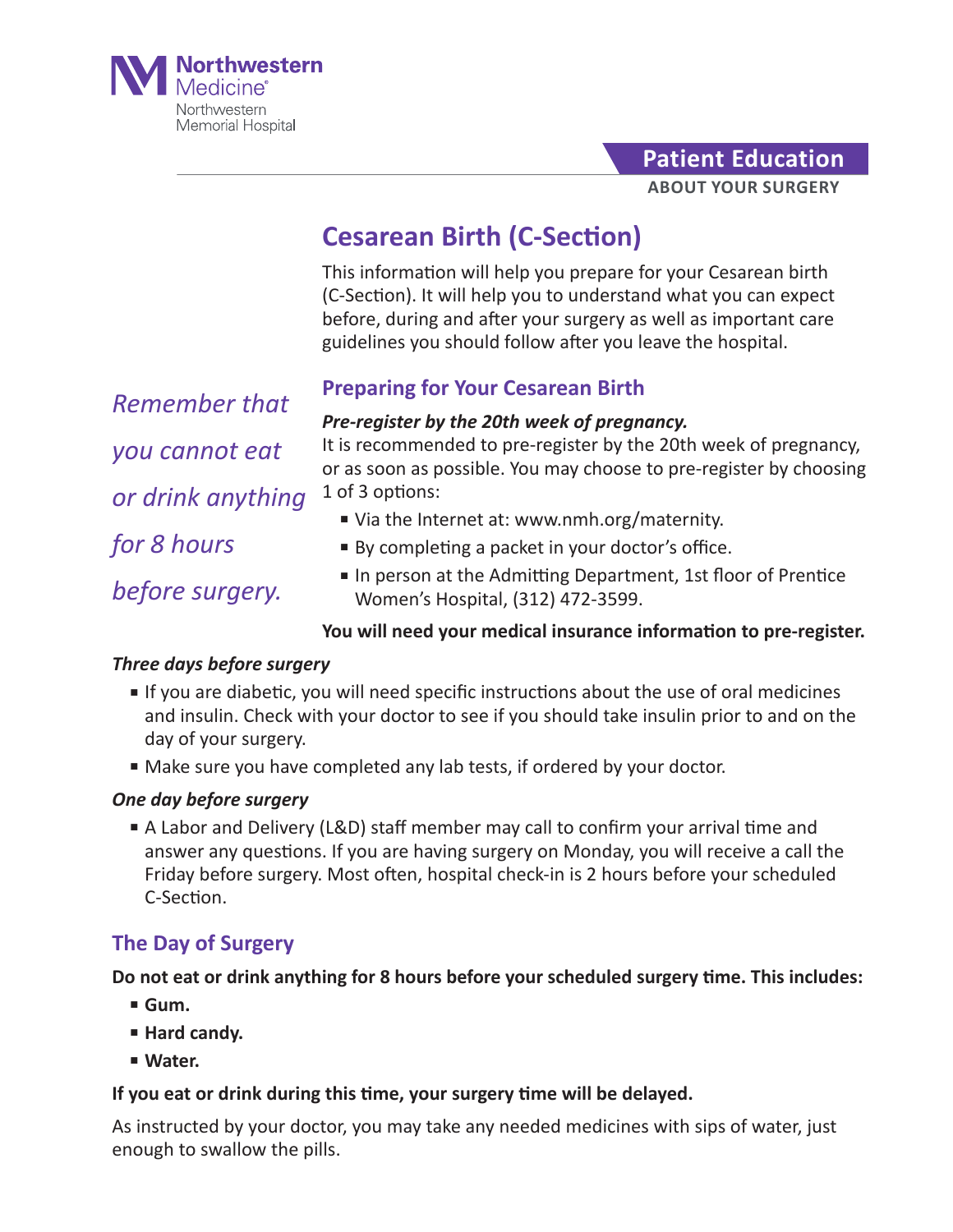## *What to Bring to the Hospital*

- A list of allergies.
- A list of all your current medications (prescription, over-the-counter, and herbals).
- Photo ID.
- Medical insurance information.
- Medicare card (Medicare patients only).
- Containers for contact lenses, glasses, or dentures.
- Toiletries and other personal items.
- Copy of Advance Directive/Durable Power of Attorney forms.

## **Please leave all valuables (jewelry, credit cards, money) at home. This also includes body-piercing jewelry and tongue studs which cannot be worn during surgery.**

Keep in mind that make-up, nail polish, hairpins, false eyelashes, hearing aids, dentures, hairpieces and jewelry, cannot be worn during surgery. You may wear contact lenses or glasses.

We suggest that you limit the items you bring to L&D. This will decrease the need to transport items when you move to the Postpartum Unit. You may want to ask your family or friends to bring any other belongings to the post-partum room, following your transfer.

## **Your partner may bring a camera. But keep in mind, no pictures may be taken during the actual birth.**

## *Parking*

Labor and Delivery Triage is located on the 1st floor of Prentice Women's Hospital, 250 E. Superior St. at Fairbanks. Valet parking is available at Prentice. The parking garage is located at 222 E. Huron St., across from the Feinberg and Galter pavilions. For discount parking rates, please bring your parking ticket with you. Take the valet parking ticket to the Information Desk (1st floor of Prentice Women's Hospital) for validation.

## *Arrival*

Two hours before your scheduled C-Section, come to the L&D Triage Unit on the 1st floor of Prentice Women's Hospital to check in. A secretary will greet you. You will be escorted to your room. You will stay there until you go to the operating room (OR) in the Labor and Delivery Unit (8th floor).

You will be asked to change in to a hospital gown and give a urine sample. The nurse will review your health history and take your blood pressure, temperature and, pulse. A fetal monitor is used to listen to the baby's heart rate. An IV (into the vein) line is placed in your arm or hand.

## *Doctor Visits*

An anesthesiologist will visit you to:

- Review your medical history.
- Discuss the type of pain-relief medicine (anesthesia) to be used in surgery.
- Answer any questions you have.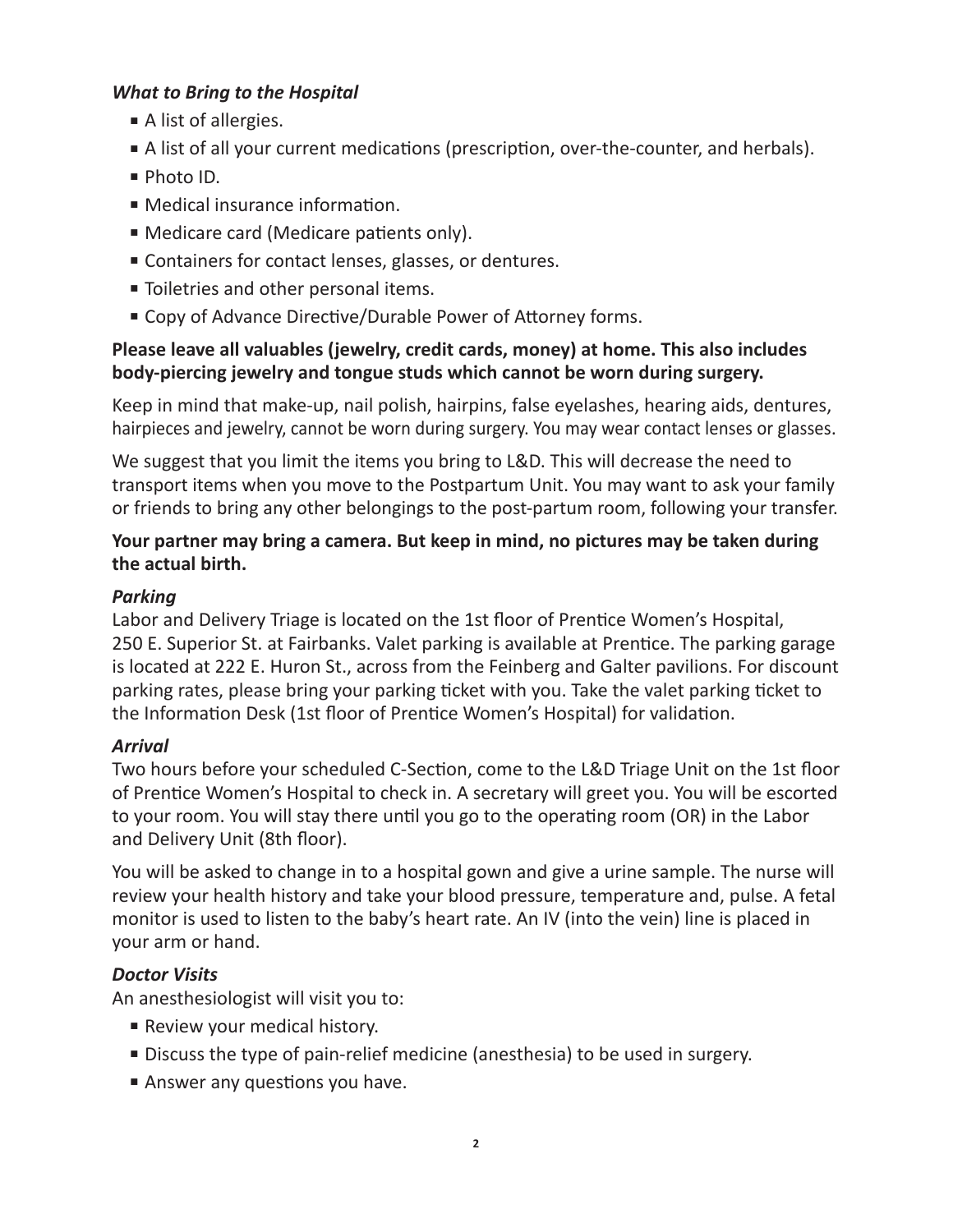Many women choose to receive spinal or epidural anesthesia which allows you to be awake for the birth of your baby. With these types of **anesthesia**, numbing medicine is injected into the mid or lower back. The nerves going into the incision site and nearby areas are numbed. With a spinal or epidural, you may have a lack of feeling from the waist to the toes. Feeling returns in a few hours.

Your doctor or the resident doctor will also visit to explain the C-Section and answer any questions. You are asked to sign consent forms for both anesthesia and the surgery.

Just before entering the OR for your surgery, jewelry, hearing aids, dentures and hairpieces are removed. If you are having a spinal or epidural anesthesia, one person can be with you during your surgery. Your partner or support person will change into hospital scrubs to wear in the OR. After anesthesia is given, your partner can join you in the OR and may bring a camera.

# **During Surgery**

Once in the OR, you are assisted onto a firm table. After a numbing medicine is injected, you may feel pressure and touch but no pain. You are re-positioned for your surgery. A tube (catheter) is inserted into your bladder to drain your urine. Then your lower abdomen is cleansed and you are covered with sterile sheets.

At this time your partner is escorted to the OR and positioned at the head of your bed. Once the anesthesia has taken effect, the doctor makes an incision into your abdomen. Then an incision is made into the uterus to deliver the baby.

The baby is placed on a special bed. Matching ID (identification) bands are placed on you, your baby and your partner. Your partner can come over to see the baby. **Photos may be taken at this time.**

# **After Surgery**

Your Cesarean birth takes about 1 hour. You and your baby are then taken to the Recovery Room. Your support person or partner may be with you during this time.

There you and your baby are cared for and closely monitored. The nurse checks you to:

- Assure your comfort.
- Help control any pain you may have.

While in the Recovery Room, your baby may be placed on your chest (skin-to-skin contact). This helps to:

- Keep your baby warm.
- Promote mother/infant bonding.
- Foster breastfeeding.

At this time, you will also have a chance to begin feeding your baby. Your nurse can assist you as needed.

After about 2 hours, you are then escorted to your postpartum room.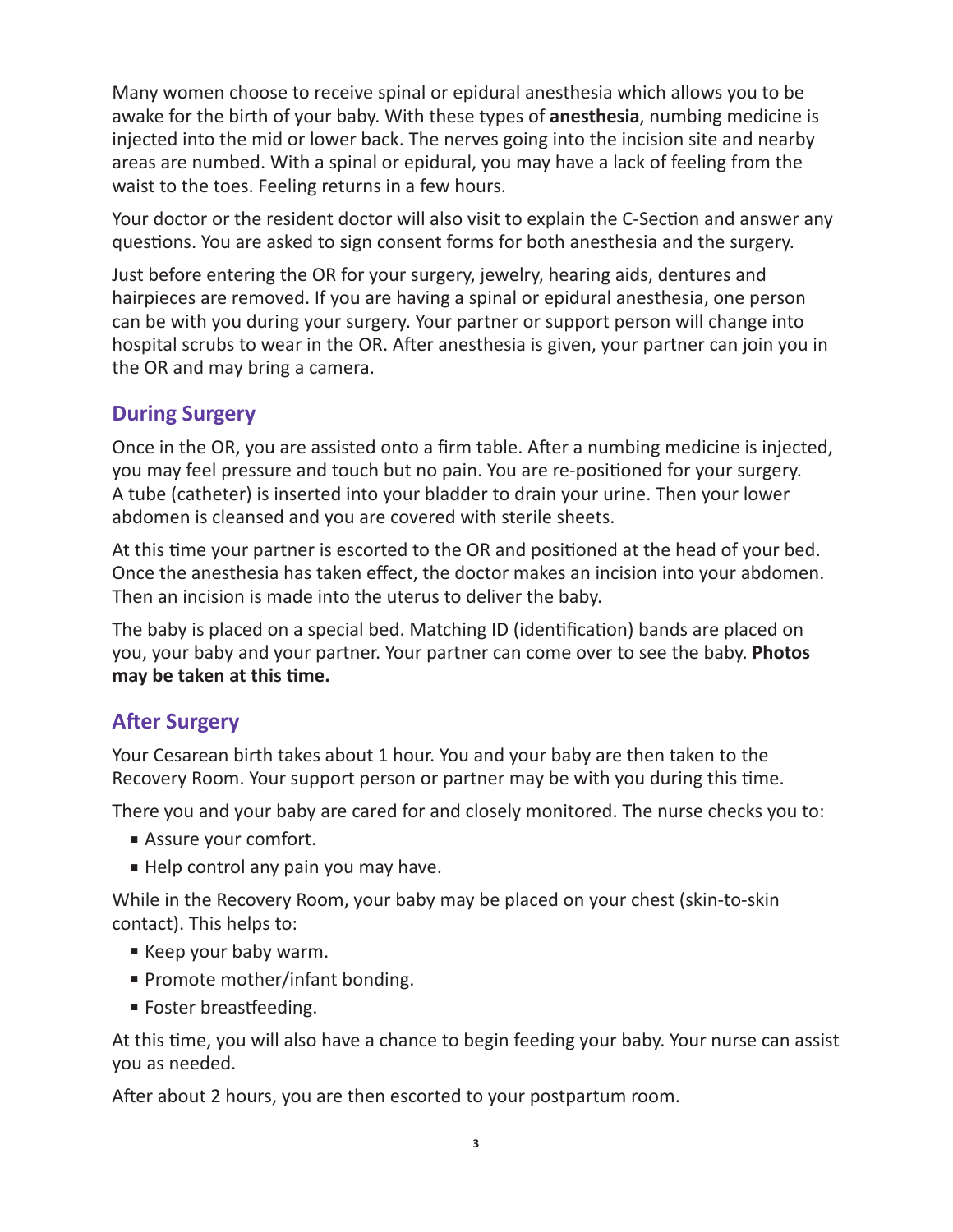# **Postpartum Care**

Once in your room, the nurse will take your blood pressure, pulse and temperature and check your vaginal bleeding. As needed, medicine is given for pain or discomfort. Remember that good pain relief is an important to your recovery.

Your diet may begin with clear liquids and progress to a regular diet.

Most patients are out of bed on the same day as surgery. Your nurse will assist you with getting out of bed and walking. Do not try this alone the first time. Deep breathing, coughing, turning, and walking in the hall help:

- Speed your recovery.
- Improve circulation.
- Promote healing.
- Prevent complications.

The urine catheter, inserted before surgery, remains in place until the next morning. The IV may be in place for 1 or 2 days. If you have staples, your doctor will most likely remove these before you leave the hospital.

Your obstetrician oversees your care while the pediatrician you have selected directs the care of your baby. If you choose, your obstetrician can perform your baby's circumcision during your hospital stay.

During your stay on the Postpartum Unit, up to 4 family members at a time may visit between the hours of **9:00 a.m. and 8:30 p.m.** Your new baby's grandparents, however, may visit anytime. Siblings of any age may visit, however, any other children, such as nieces and nephews, must be over the age of 12.

Please carefully review the *Mother and New Baby Care* booklet found in your room. Write down any questions for your doctor or nurse.

Both your baby's doctor and your doctor will see you before you are discharged. The discharge time is 11:00 a.m.

Your doctor and nurse will review care guidelines for you and your new baby.

## **At Home**

Be sure to follow you doctor's instructions and the guidelines found below to help you recover from your C-Section:

- Make sure you rest as much as possible.
- Try to nap when the baby naps.
- Do not lift anything heavier than your baby.
- Slowly increase your activity.
- Continue to take pain medicine as needed.